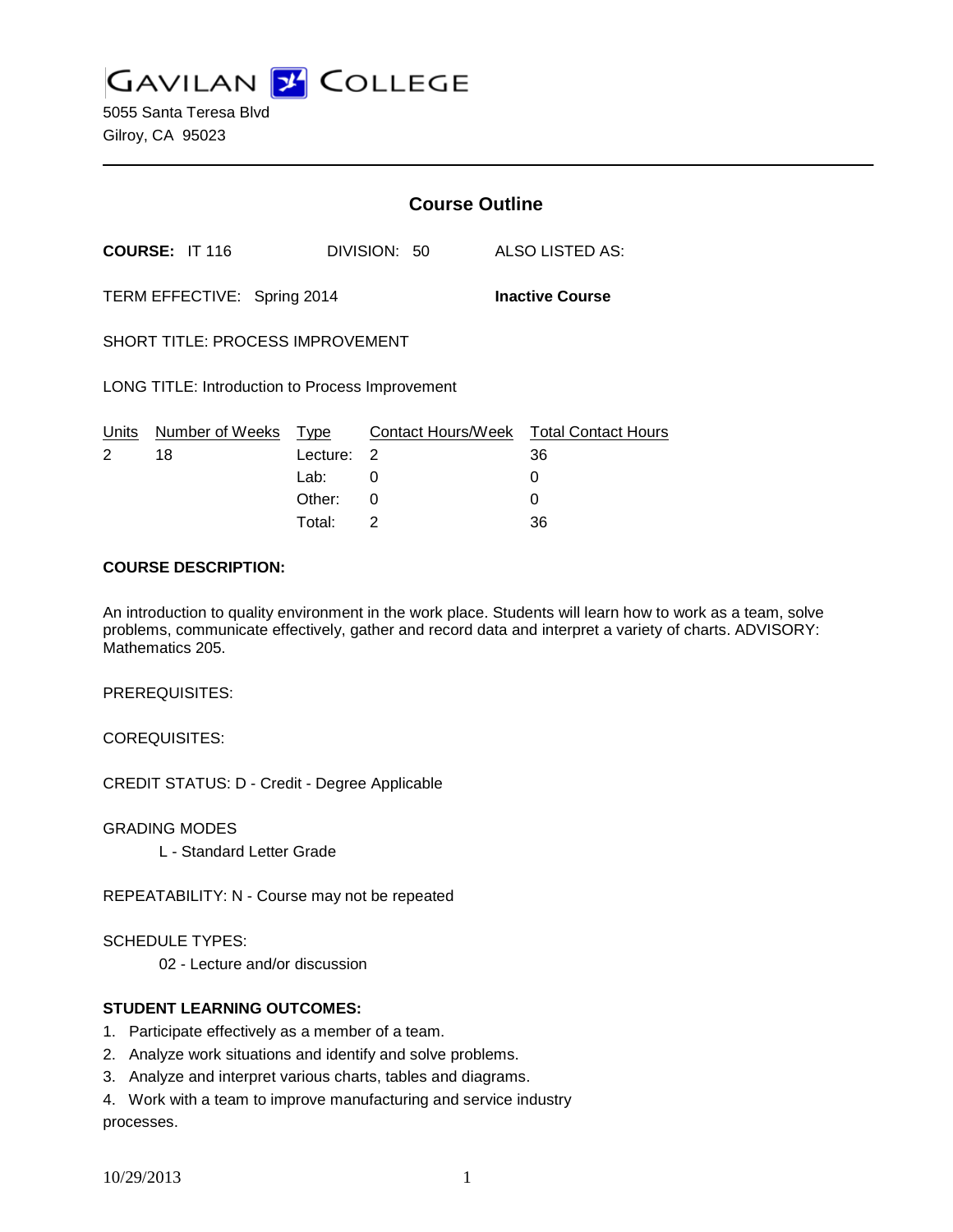#### **CONTENT, STUDENT PERFORMANCE OBJECTIVES, OUT-OF-CLASS ASSIGNMENTS**

Inactive Course: 10/28/2013

1 2 Course Introduction

Important of qualify in manufacturing and service industries.

Assignments: Chapter 1 - Introduction

Prepare situational role play

The students will:

- gain a vocabulary of quality terms

- relate quality to employer needs

- discuss employee roles in a quality environment

2-3 4 Practical process improvement concepts:

Assignments: Chapter 2 - Quality Improvement Basics

Prepare situational role play

The students will:

- distinguish between processes and systems

- apply the scientific method

- identify customers and suppliers in processes

- analyze sources of error in processes

- distinguish between common and special causes

of variation.

4-5 4 Reading Charts

Assignments: Chapter 2 - Tools of Scientific

Approach

Prepare situational role plays

The student will:

- work as a team to interpret top-down and

detailed flow charts

- interpret Pareto Charts

- work as a team to develop cause and effect

diagrams

6-7 4 Identifying and Selecting Process Improvement

Projects

Assignments: Chapter 2-4

Prepare situational role plays

Select and identify issues for a

team project

Develop mission, ground rules, and

process for project

The students will:

- discuss the meaning of consensus

- participate in brainstorming, multivoting, and

nominal group technique activities

- communicate effectively as a team member

- identify guidelines for effective meetings

9-10 4 Problem Solving

Assignments: Chapter 5

The students will: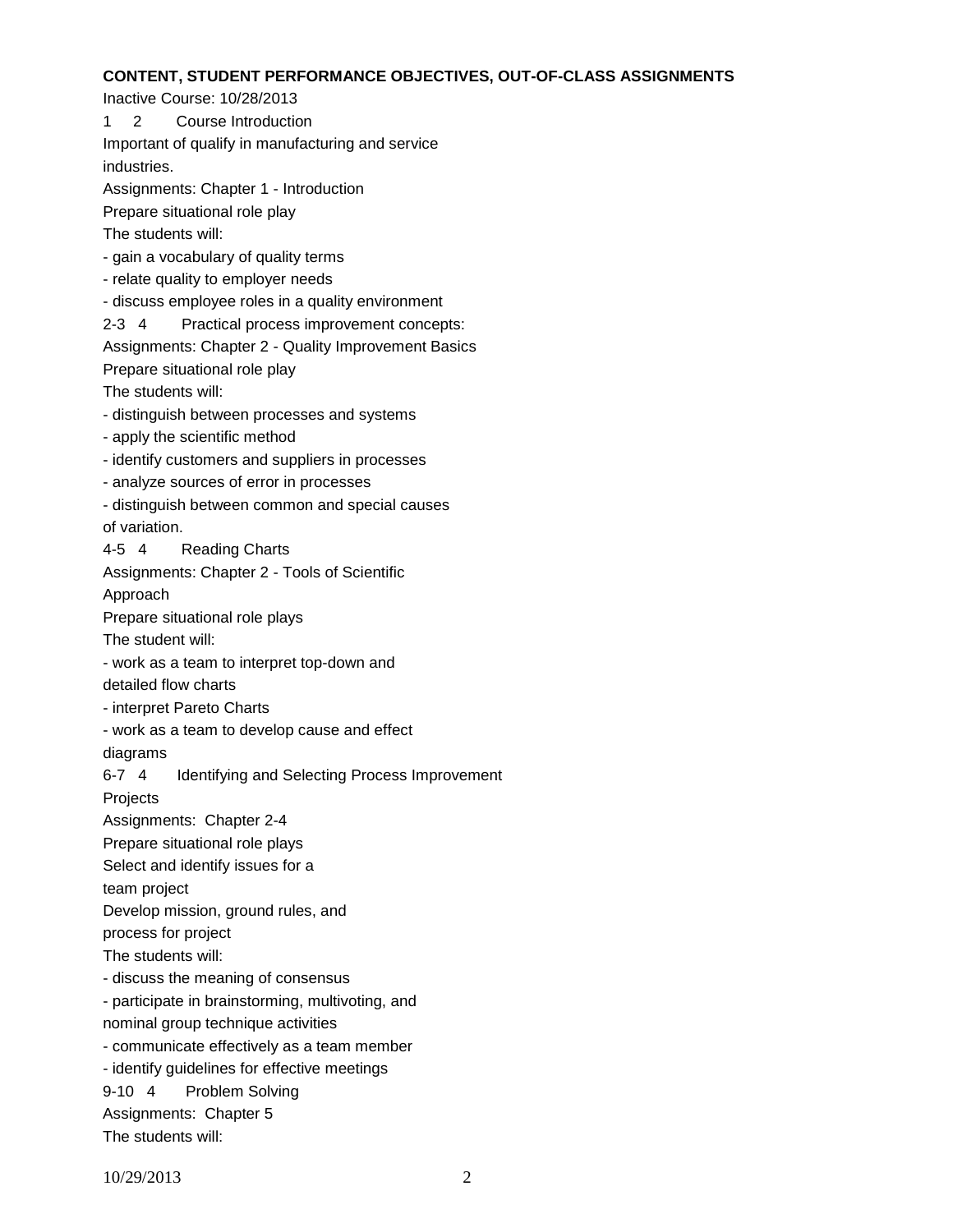- identify five crucial improvement effort activities

- participate in a five stage plan for process improvement

- select appropriate strategies for problem solving

11-13 6 Working Together as a Team

Assignments: Chapter 6

Prepare role-playing activities

Work as teams on selected project Students will:

- identify stages of team growth

- discuss ground rules for successful teams

- work through group problems

- give constructive feedback

- identify and solve common team problems

- gather data

14-16 6 Project Development

Assignments: Chapter 7

Prepare situational role plays

Students will:

- work in teams on project development

- visit and analyze activities in the work place

- participate in team building activities

17 2 Project Presentation

Assignments: Prepare critiques of team reports Students will:

- present results of project 18 2 Final Exam Included in content.

METHODS OF INSTRUCTION: Lecture/Discussion/Teamwork

# **REPRESENTATIVE TEXTBOOKS:**

To be determined.

# **ARTICULATION and CERTIFICATE INFORMATION**

Associate Degree: CSU GE: IGETC: CSU TRANSFER: Transferable CSU, effective 199670 UC TRANSFER: Not Transferable

# **SUPPLEMENTAL DATA:**

Basic Skills: N